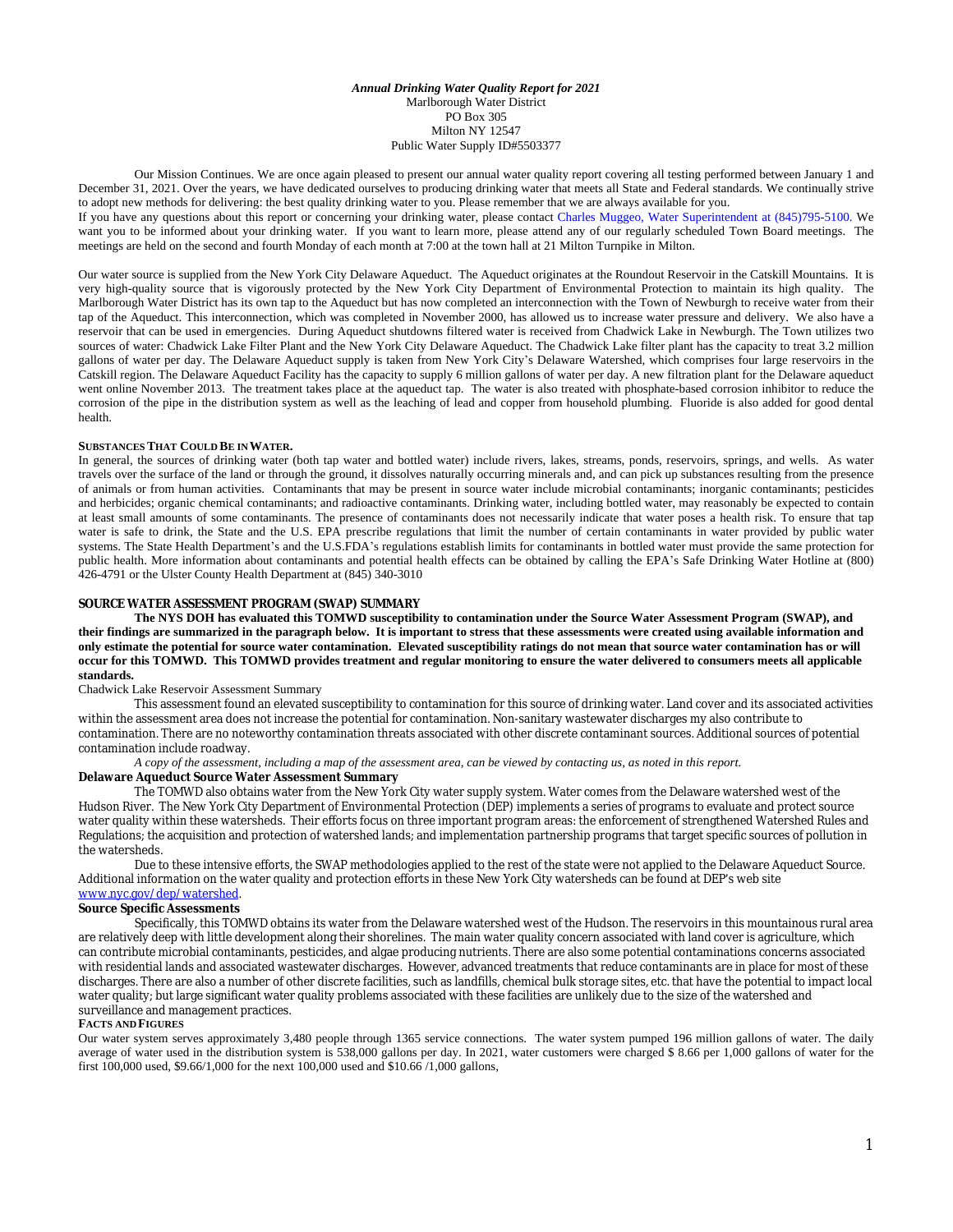## 2020 Water Quality Report Town of Marlborough Table 1- Detected Contaminants

| Substance<br><b>Unit of Measure</b>               | <b>MCL</b><br><b>MRDL</b> | <b>MCLG</b><br>MRDLG | DATE SAMPLED   | <b>AMOUNT</b><br><b>DETECTED</b> | <b>RANGE</b><br>LOW<br><b>HIGH</b> | <b>VIOLATION</b> | <b>TYPICAL</b><br><b>SOURCE</b>                 |
|---------------------------------------------------|---------------------------|----------------------|----------------|----------------------------------|------------------------------------|------------------|-------------------------------------------------|
| Barium (ppm)                                      | $\overline{c}$            | $\overline{c}$       | 6/15/21        | 0.0019                           | $0.00047 -$<br>0.019               | N <sub>o</sub>   | Erosion of<br>natural<br>deposits               |
| Chloride (ppm)                                    | 250                       | Na                   | 6/23/21        | 88                               | 13-88                              | No               | Naturally<br>occurring                          |
| Nitrate (ppm)                                     | 10                        | 10                   | 6/15/21        | 0.28                             | $0.65 - 0.28$                      | N <sub>o</sub>   | Runoff from<br>fertilizer use                   |
| Sulfate                                           | 250                       | Na                   | 6/23/21        | 8.1                              | $5.0 - 8.1$                        | N <sub>o</sub>   | Naturally<br>occur                              |
| Haloacetic Acid<br>Stage 2 (ppb)<br>Site 1        | 60                        | Na                   | Quarterly 2021 | 20.8                             | 10.2-36.2                          | N <sub>o</sub>   | By product of<br>drinking water<br>disinfection |
| Haloacetic Acid<br>Stage 2 (ppb)<br>Site 2        | 60                        | Na                   | Quarterly 2021 | 24.32                            | $8.1 - 46.0$                       | N <sub>o</sub>   | By product of<br>drinking water<br>disinfection |
| Sodium                                            | (See<br>footnote)         | <b>NS</b>            | 6/23/21        | 77                               | 41-71                              | No               | Naturally<br>occurring                          |
| Maganese (ppb)                                    | 300                       | Na                   | 2020           | 9.0                              | $1.3 - 9.0$                        | N <sub>o</sub>   | Naturally<br>Occurring                          |
| <b>Total Stage 2</b><br>Trihalomethanes<br>Site 1 | 80                        | Na                   | 2021 Quarterly | 17.87                            | 10.1-29.2                          | No               | By product of<br>drinking water<br>disinfection |
| <b>Total Stage 2</b><br>Trihalomethanes<br>Site 2 | 80                        | Na                   | 2021 Quarterly | 21.6                             | 5.8-43.7                           | N <sub>o</sub>   | By product of<br>drinking water<br>disinfection |

| <b>Turbidity Lowest</b><br>monthly percent | TT  | $TT=95\%$ of<br>sample<0.3<br><b>NTU</b> | Every Month      | 100% | NA              | NO             | Soil Run off                                     |
|--------------------------------------------|-----|------------------------------------------|------------------|------|-----------------|----------------|--------------------------------------------------|
| Turbidity (NTU)                            | 1.3 | 1.3                                      | 4/16/21          | 0.16 | $0.01 - 0.16$   | N <sub>o</sub> | So <mark>i</mark> l Run off                      |
| Copper                                     | 1.3 | 1.3                                      | June 2020        | 0.11 | $0.0011 - 0.75$ | N <sub>o</sub> | Corrosion of<br>household<br>plumbing<br>systems |
| Lead                                       | 10  | $\theta$                                 | <b>June 2020</b> | 1.1  | $1.0 - 1300.0$  | N <sub>O</sub> | Corrosion of<br>household<br>plumbing<br>systems |

#### *Notes*

*1. Due to a higher value in the past subsequent quarterly average, the current running annual average is outside the recent sampling range. 2. HAA&THM results are a running annual average, from two different sites. The levels reported as detected are the running average.*

**3.** Water containing more than 20 ppm of sodium should not be used for drinking by people on severely restricted sodium diets. Water containing more than 270 ppm of sodium should not be used for drinking by people on moderately restricted sodium diets.

Non-Detected Contaminants

Following is a list of contaminants that we tested for but did not detect.

in our water supply.

Inorganics: Antimony, Beryllium, Cadmium, Cyanide, Iron, Mercury,

Nitrate, Selenium, Silver, Thallium, Zinc.

Volatile Organics: Benzene; Bromobenzene; Bromoform.

Bromomethene; n-Butylbenzene; sec-Butylbenzene; tert-Butylbenzene.

Carbon Tetrachloride; Chlorobenzene; Chlorobromomethane;

Chloroethane; Chloromethane; 2-Chlorotoluene; 4-Chlorotoluene;

Dibromomethane; 1,2-Dibromo-3-Chloropropane; 1,2-Dichlorobenzene;

1,3-Dichlorobenzene; 1,4-Dichlorobenzene; Dichlorodifluoromethane;

1,1-Dichloroethane; 1,2-Dichloroethane; 1,1-Dichloroethene; cis-1,2-

Dichloroethene; trans-1,2-Dichloroethene; 1,2-Dichloropropane;

1,3-Dichloropropane; 2,2-Dichloropropane; 1,1-Dichloropropene; cis-

1,3-Dichloropropene; trans-1,3-Dichloropropene; Ethylbenzene; Ethylene

Dibromide; Hexachlorobutadiene; Isopropylbenzene; 4-Isopropyltoluene;

Methylene Chloride; Naphthalene; n-Propylbenzene; Styrene;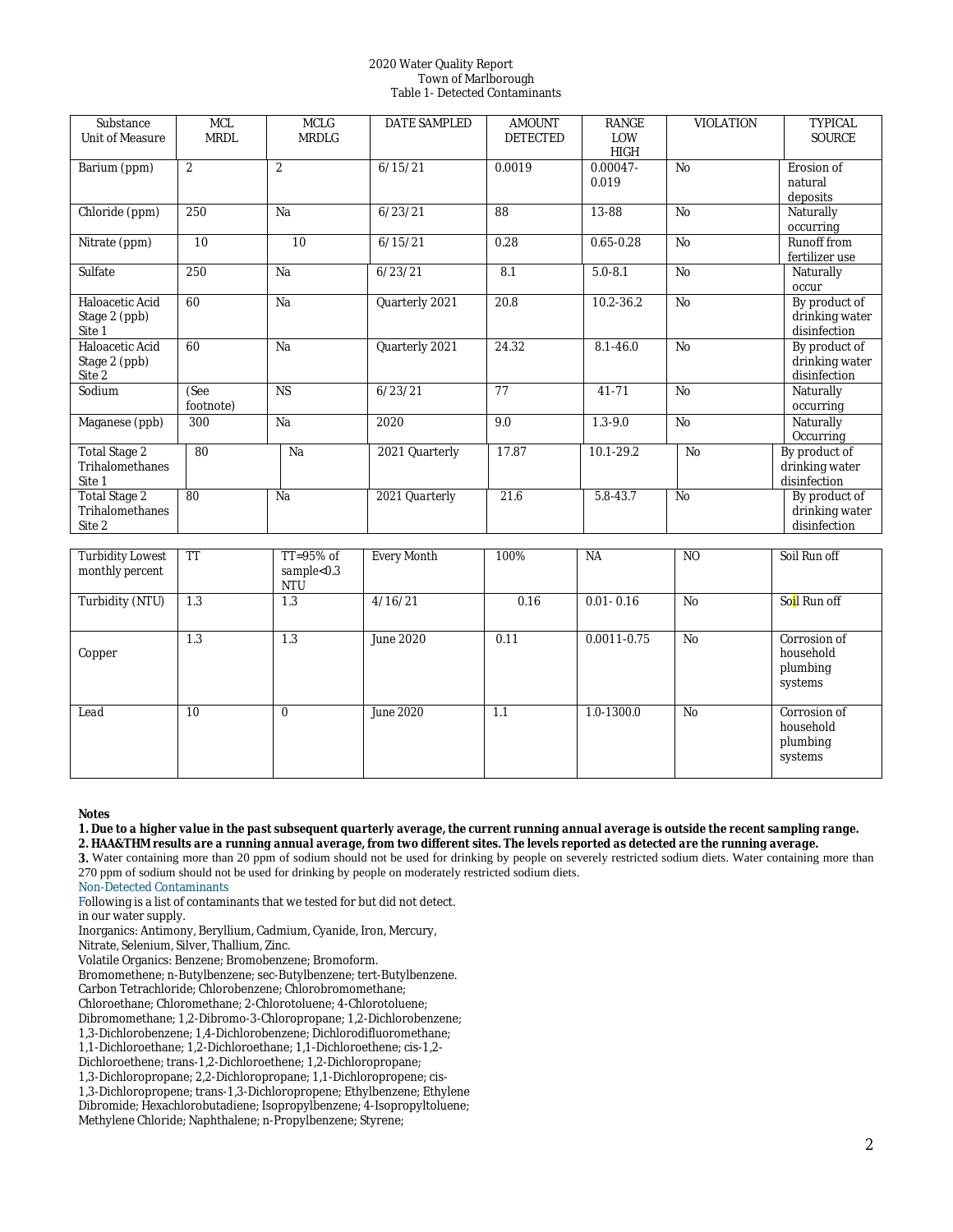1,1,1,2-Tetrachloroethane; 1,1,2,2-Tetrachloroethane; Tetrachloroethene; Toluene; 1,2,3-Trichlorobenzene; 1,2,4-Trichlorobenzene; 1,1,1-Trichloroethane; 1,1,2-Trichloroethane; Trichloroethane; Trichlorofluoromethane; 1,2,3-Trichloropropane; 1,2,4-Trimethylbenzene;

1,3,5-Trimethylbenzene; o-Xylene; m-Xylene; p-Xylene; MTBE; Vinyl chloride.

SOC Group 1 Chemicals: Alachlor; Aldicarb; Aldicarb Sulfone; Aldicarb Sulfoxide; Atrazine; Carbofuran; Chlordane; 1,2-Dibromo-3- Chloropropane; Endrin; Heptachlor; Heptachlor Epoxide; Methoxychlor; PCB 1016; PCB 1221; PCB 1232; PCB 1242; PCB 1248; PCB 1254;

PCB 1260; Pentachlorophenol; Toxaphene; 2,4,5-TP (Silvex); Ethylene Dibromide.

SOC Group 2 Chemicals: Aldrin; Benzo(a)Pyrene; Di(2-ethylhexyl) adipate; bis (2-ethylhelyl) phthlate; Butachlor; Carbaryl; Dalapon; Dicamba; Dieldrin; Dinoseb; Diquat; Endothall; gamma-BHC (Lindane); Glyphosate; Hexachlorobenzene; Hexachlorocyclopentadine; 3-Hydroxycarbofuran; Methomyl; Metolachlor; Oxamyl; Pichloram; Propachlor; Simazine; Metribuzin; 2,4-D.

*Maximum Contaminant Level*(MCL): The highest level of a contaminant that is allowed in drinking water. MCLs are set as close to the MCLGs as feasible. *Maximum Contaminant Level Goal* (MCLG): The level of a contaminant in drinking water below which there is no known or expected risk to health. MCLGs allow for a margin of safety.

*Maximum residual disinfection level MRDL* The highest level of a disinfectant allowed in drinking water. There is convincing evidence that addition of a disinfectant is necessary for control of Microbial contaminants.

*Maximum residual disinfection level Goal MRDLG* the level of a drinking water disinfectant below witch there is no known or expected risk to health. MRDLSGs do not reflect the benefits of the use of disinfectants to control microbial contamination.

*Non-Detects* (ND): Laboratory analysis indicates that the constituent is not present.

*Nephelometric Turbidity Unit (NTU)*: A measure of the clarity of water. Turbidity in excess of 5 NTU is just noticeable to the average person. *Milligrams per liter (mg/l)*: Corresponds to one part of liquid in one million parts of liquid (parts per million - ppm). *Micrograms per liter (ug/l)*: Corresponds to one part of liquid in one billion parts of liquid (parts per billion - ppb).

 Our water is monitored for many different kinds of substances on a very strict sampling schedule, and the water we deliver must meet specific health standards. Here, we only show those substances that were detected in our water. A complete list of all our analytical results appears elsewhere in this report. Remember that detecting a substance does not mean the water is unsafe to drink; our goal is to keep all detects well below their respective maximum allowed levels.

 The state recommends monitoring for certain substances less than once a year because the concentrations of these substances do not change frequently. In these cases, the most recent sample data are included, along with the year in which the sample was taken. **WHAT DOES THIS INFORMATION MEAN?**

As you can see by the table, our system had no water quality violations. We have learned through our testing that some contaminants have been detected; however, these contaminants were detected below New York State requirements. It should be noted that the action level for lead may be higher in your home than other homes in the community as a result of materials used in your home's plumbing, We are responsible for providing high quality drinking water, but cannot control the variety of a materials used in plumbing components. When your water has been sitting for several hours, you can minimize the potential for lead exposure by flushing your tap for 30 seconds to 2 minutes before using the water for drinking; or cooking. If you are concerned about lead in your water, you may wish to have your water tested. Information about lead is available from the Safe Drinking Water Hotline (800-426-4791)

# **IS OUR WATER SYSTEM MEETING OTHER RULES THAT GOVERN OPERATIONS?**

## **DO I NEED TO TAKE SPECIAL PRECAUTIONS?**

: Although our drinking water met or exceeded state and federal regulations, some people may be more vulnerable to disease causing microorganisms or pathogens in drinking water than the general population. Immuno-compromised persons such as persons with cancer undergoing chemotherapy, persons who have undergone organ transplants, people with HIV/AIDS or other immune system disorders, some elderly, and infants can be particularly at risk from infections. These people should seek advice from their health care provider about their drinking water. EPA/CDC guidelines on appropriate means to lessen the risk of infection by Cryptosporidium, Giardia and other microbial pathogens are available from the Safe Drinking Water Hotline (800-426-4791).

# **INFORMATION ON FLUORIDE ADDITION**

Our system is one of the many drinking water systems in New York State that provides drinking water with a controlled, low level of fluoride for consumer dental health protection. According to the United States Centers for Disease Control, fluoride is very effective in preventing cavities when present in drinking water at an optimal range from 0.7 ppm. To ensure that the fluoride supplement in your water provides optimal dental protection, the State Department of Health requires that we monitor fluoride levels on a daily basis. During 2021 monitoring showed fluoride levels in your water were within optimum range100% of the time. None of the monitoring results showed fluoride at levels that approach the 2.2 ppm MCL for fluoride.

## **INFORMATION FOR NON-ENGLISH SPEAKING RESIDENTS**

Este informe contiene información muy importante sobre su agua beber. Tradúzcalo ó hable con alguien que lo entienda bien.

## **WHY SAVE WATER AND HOW TO AVOID WASTING IT?**

You can play a role in conserving water and saving yourself money in the process by becoming conscious of the amount of water your household is using and by looking for ways to use less water whenever you can. Here are a few tips.

- Only run your dishwasher on a full load.
- Turn off the tap when brushing your teeth.
- Check every faucet in your home for leaks. Just a slow drip can waste 15 to 20 gallons a day. Fix it up and you can save almost 6,000 gallons per year.
- Check your toilets for leaks by putting a few drops of food coloring in the tank, watch for a few minutes to see if the color shows up in the bowl.
- Use your water meter to detect hidden leaks. Simply turn off all taps and water using appliances, then check the meter after 15 minutes, if it moved, you have a leak.